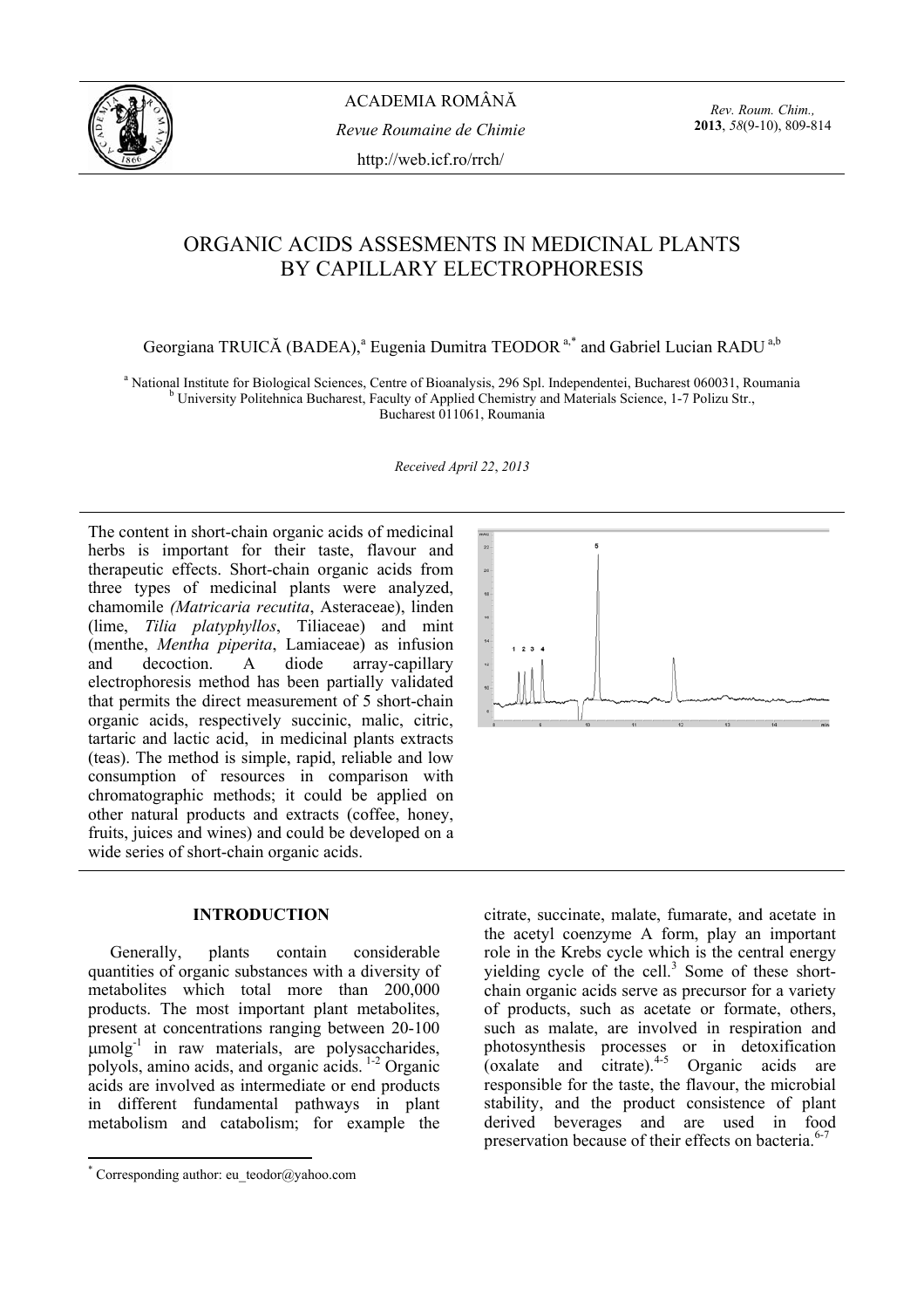The chemical study of organic acids, as part of metabolomics analysis, provides biochemical information on cellular functioning and on pathways affected by stress or disease. Qualitative and quantitative determination of a large number of organic acids metabolites provides an overall view of the biochemical status of the cell. $<sup>1</sup>$ </sup>

At the present time, several methods have been developed for identifying and quantifying organic acids in grape juices, wines, coffee, medicinal plants, so much individually, as non-enzymatic spectrophotometric and enzymatic methods or as a group of them simultaneously, as chromatographic and electrophoretic methods.<sup>6,8-9</sup> In recent years, chromatographic techniques have been replaced by capillary electrophoresis (CE) due to its good resolution, automation, simplicity, high speed, low consumption of chemicals and reduced sample preparation. Nevertheless, the methods used to determine simultaneously the short-chain organic acids such as tartaric, malic, succinic, lactic and citric acids from natural extracts (fruits, coffee, medicinal herbs, wines) are not very numerous.<sup>6-8,10-20</sup> Although the indirect UV detection was the most common used detection mode in capillary zone electrophoresis (CZE) for the determination of organic acids in these samples, direct UV detection seems to be more suitable due to the stability of the baseline.  $6,10-12$ 

In this work a simple, reliable and rapid CE method was partially validated and applied for quantification of 5 short-chain organic acids (succinic, citric, malic, tartaric and lactic) in three types of medicinal plants, chamomile *(Matricaria recutita*, Asteraceae), linden (lime, *Tilia platyphyllos*, Tiliaceae) and mint (menthe, *Mentha piperita*, Lamiaceae). Generally, medicinal plants

were evaluated only for the content in phenolic acids but short-chain organic acids also play important roles in plants metabolism and in their therapeutic power.

# **RESULTS AND DISCUSSION**

After more attempts, the optimum results for the simultaneous quantification of succinic, malic, citric, tartaric and lactic acids were obtained using  $0.5$  M  $H_3PO_4$  and  $0.5$  mM cetyltrimethylammonium bromide (CTAB, pH=6.25) as background electrolyte (BGE) and water as the sample matrix.<sup>12</sup> After we establish the optimal conditions for the separation, the selectivity, linearity, accuracy, precision, limit of detection and limit of quantification were tested. Under the described experimental conditions the values of the migration times were: 8.579 for succinic acid, 8.712 for malic acid, 8.877 for tartaric acid, 9.097 for citric acid and 10.340 for lactic acid.

The linearity of the method was determined by injecting a series of organic acids standards (six calibration points) with the concentration range between  $25$  and  $250 \text{ ugmL}^{-1}$  for malic, tartaric, citric and succinic acids and between 60.45 and 604.50  $\mu$ gmL<sup>-1</sup> for lactic acid. Analyses were performed in triplicate and the calibration curves were obtained by plotting the peak area *vs*. concentration  $(\mu gmL^{-1})$ . The important parameters of calibration curves, *i.e.*, slope (a), intercept (b) and correlation coefficient are presented in Table1. The sensitivity of the method, expressed as values of detection and quantification limits calculated as 3xS/N, respectively 10xS/N, is also shown in Table 1.

| The most important parameters for the canonation carves obtained by capinary ciccu ophoresis |                      |                |                                                       |                                  |                                  |
|----------------------------------------------------------------------------------------------|----------------------|----------------|-------------------------------------------------------|----------------------------------|----------------------------------|
| Organic<br>acid                                                                              | $y=ax+b$             | $\mathbb{R}^2$ | <b>Concentration range</b><br>$\mu$ gmL <sup>-1</sup> | <b>LOD</b><br>$(\mu g m L^{-1})$ | <b>LOQ</b><br>$(\mu g m L^{-1})$ |
| Succinic                                                                                     | $y=0.1334x - 0.0326$ | 0.9994         | $25 - 250$                                            | 0.97                             | 3.25                             |
| Malic                                                                                        | $y=0.1354x + 0.2101$ | 0.9995         | $25 - 250$                                            | 3.10                             | 10.33                            |
| Tartaric                                                                                     | $y=0.1533x - 0.0835$ | 0.9986         | $25 - 250$                                            | 2.18                             | 7.25                             |
| Citric                                                                                       | $y=0.1963x - 0.1242$ | 0.9995         | $25 - 250$                                            | 2.53                             | 8.43                             |
| Lactic                                                                                       | $y=0.0756x + 3.392$  | 0.9954         | 60.45-604.5                                           | 89.73                            | 298.82                           |

| Table 1                                                                                        |
|------------------------------------------------------------------------------------------------|
| The most important parameters for the calibration curves obtained by capillary electrophoresis |

a – Slope;  $b$  – Intercept;  $R^2$  – coefficient of correlation; (LOD) Limits of detection and (LOQ) limits of quantification (S – signal,  $N - noise$ ).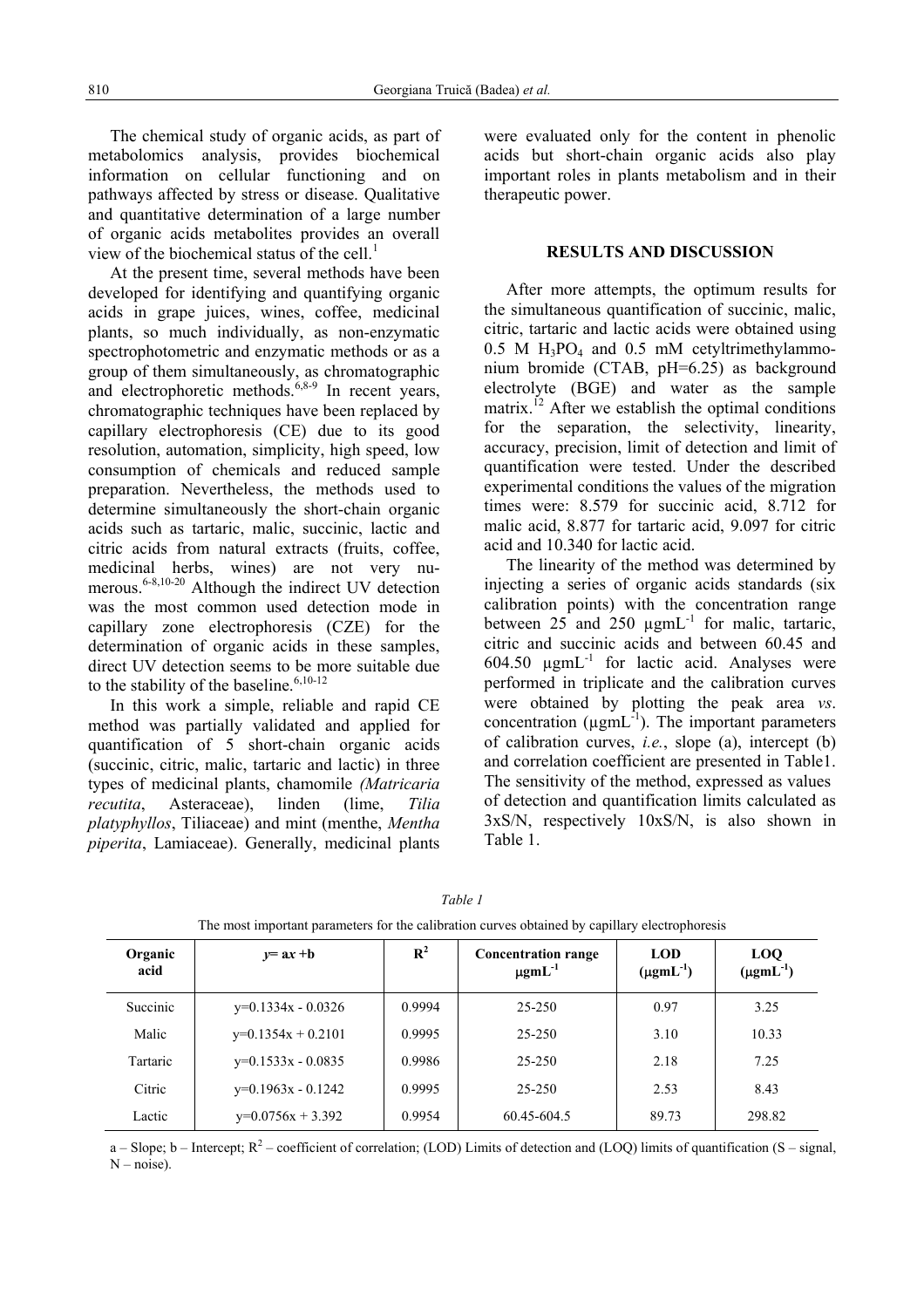

Fig. 1 – Electropherogram corresponding to a mixture of 5 organic acids at 50 µgmL**-1** concentration: 1 – succinic acid, 2 – malic acid, 3 – tartaric acid, 4 – citric acid, and 5 – lactic acid.

| anı<br>c |  |
|----------|--|
|          |  |

Results obtained in the repeatability and inter-assay precision studies

| Organic acid | Repeatability RSD $\%$ (n=6) |           | Inter-assay precision $RSD\%$ (n=4x6) |           |  |
|--------------|------------------------------|-----------|---------------------------------------|-----------|--|
|              | Migration time               | Peak area | Migration time                        | Peak area |  |
| Succinic     | 2.79                         | 5.32      | 5.30                                  | 4.57      |  |
| Malic        | 2.84                         | 3.14      | 5.42                                  | 2.56      |  |
| Tartaric     | 2.89                         | 2.61      | 5.56                                  | 3.46      |  |
| Citric       | 2.99                         | 4.69      | 5.55                                  | 5.53      |  |
| Lactic       | 3.88                         | 0.96      | 6.69                                  | 5.36      |  |

Electropherogram corresponding to a mixture of 5 organic acids at 50  $\mu$ gmL<sup>-1</sup> concentration (from standard solutions of calibration curve) is presented in Fig. 1.

Because the measurements were performed in a single laboratory we approached only repeatability and intermediate precision (for precision study of the method). Repeatability was tested comparing 6 consecutive injections of a standard solution of concentration  $50 \mu gmL^{-1}$  of each organic acid under the same conditions, the same analyst on the same day. Intermediate precision was demonstrated by injecting 6 times a mixture solution of concentration 50  $\mu$ gmL<sup>-1</sup> of each organic acid, for a period of 4 days. The results are

presented in Table 3 as relative standard deviation percentage (RSD %). The obtained RSD values (below 6%) show an excellent repeatability and precision of the proposed method.

For accuracy estimation were used all 6 types of samples (3 plants and 2 modes of extraction) spiked with a concentration of  $25 \mu gmL^{-1}$  for malic, succinic, tartaric and citric acid and with a concentration of  $90.68 \text{ µgm}L^{-1}$  for lactic acid, and were made three consecutive injections. The obtained results expressed as recovery percentage are given in Table 3 and are in the range of 75-134%, showing that in the domain of concentrations studied, the sampling and the method itself does not significantly affect the results.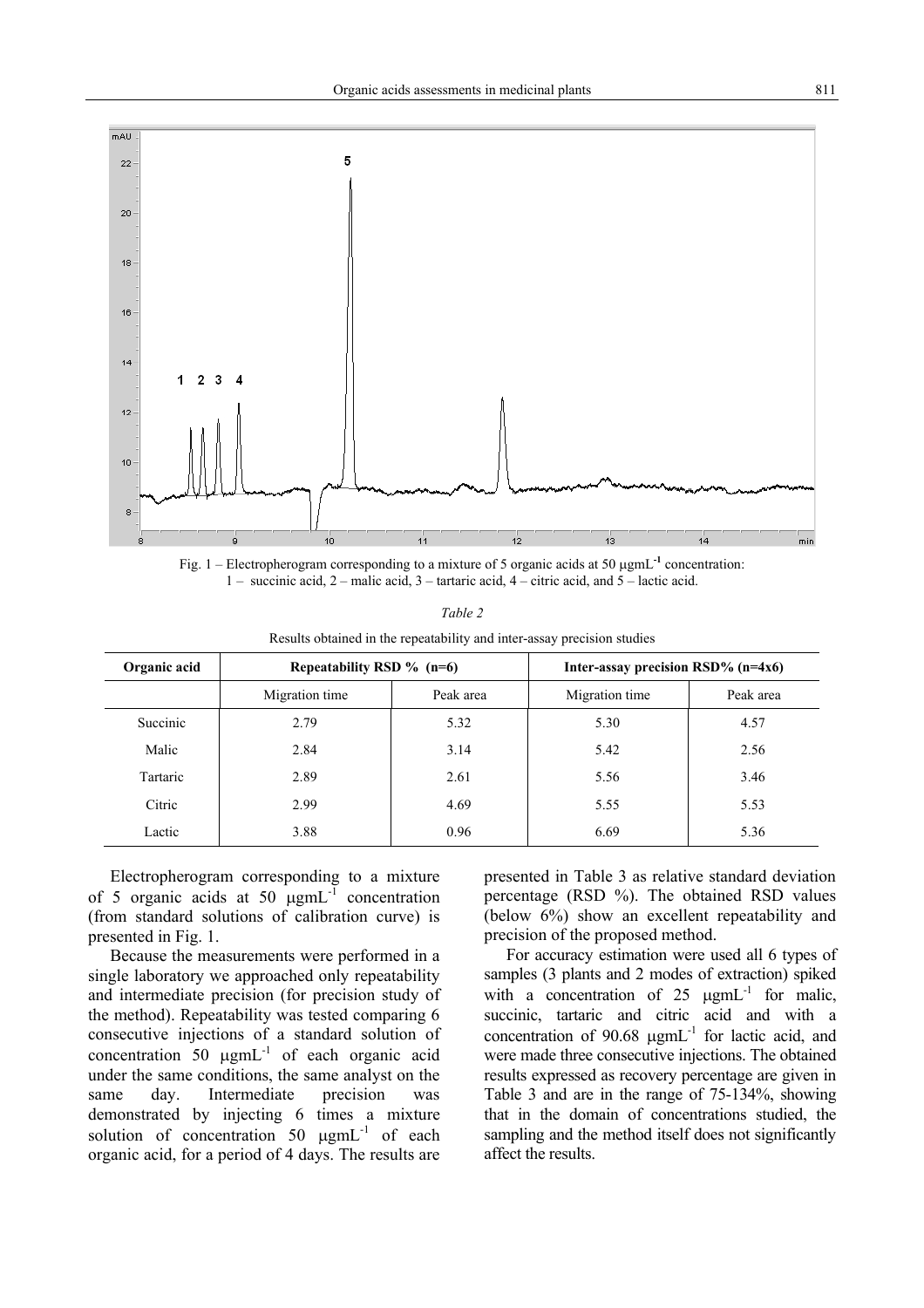| Results expressed as recovery obtained for accuracy studies of organic acids in tea samples |                          |                           |                                |  |
|---------------------------------------------------------------------------------------------|--------------------------|---------------------------|--------------------------------|--|
| Organic acid                                                                                | Recovery $\%$ – Infusion | Recovery $\%$ – Decoction | Recovery domain <sup>*</sup> % |  |
| Succinic                                                                                    | 104-114                  | $92 - 105$                | $92 - 114$                     |  |
| Malic                                                                                       | 88-100                   | 101-103                   | 88-103.2                       |  |
| Tartaric                                                                                    | 100-116                  | 101-134                   | 99-134                         |  |
| Citric                                                                                      | 98-123                   | 94-101                    | 94-123                         |  |
| Lactic                                                                                      | 81-96                    | 74-91                     | 74-96                          |  |

*Table 3* 

 $R$  results expressed as recovery obtained for accuracy studies of organic actions in tea samples of organic actions in tea samples of organic actions in tea samples in tea samples in tea samples in tea samples in tea sam

\* n=3 consecutive injections for each sample

| Concentration of organic acids $(mgL^{-1})$ in various tea samples |                 |                                    |                  |                   |        |
|--------------------------------------------------------------------|-----------------|------------------------------------|------------------|-------------------|--------|
| <b>Samples</b>                                                     |                 | $mgL^{-1}$<br>Organic acid content |                  |                   |        |
|                                                                    | <b>Succinic</b> | <b>Malic</b>                       | <b>Tartaric</b>  | <b>Citric</b>     | Lactic |
| Chamomile – infusion                                               | nd              | $20.45 \pm 0.08$                   | nd               | $17.34 \pm 0.22$  | nd     |
| Chamomile – decoction                                              | $9.98 \pm 0.10$ | $43.25 \pm 0.06$                   | nd               | $31.36 \pm 0.16$  | nd     |
| $Linden - infusion$                                                | nd              | $18.20 \pm 0.09$                   | nd               | nd                | nd     |
| $Linden-decoction$                                                 | nd              | $34.30 \pm 0.11$                   | nd               | $7.30 \pm 0.09$   | nd     |
| $Mint - infusion$                                                  | $5.77 \pm 0.06$ | $87.64 \pm 0.11$                   | $19.02 \pm 0.08$ | $76.43 \pm 0.06$  | nd     |
| $Mint - decoction$                                                 | $9.74 \pm 0.02$ | $111.53 \pm 0.12$                  | $24.76 \pm 0.10$ | $104.49 \pm 0.16$ | nd     |

*Table 4* 

\* Average of 3 measurements

nd – not detected or under detection limit

In conclusion, the values obtained from the recovery studies can be considered adequate for the levels of analytes and the characteristics of the method.

The final results obtained from the analysis of tea samples, infusion and decoction, are presented in Table 4 and in Fig. 2 are shown the electropherograms for an undiluted tea samples and for the same sample, spiked with a known concentration of each analyzed organic acid.

Organic acids from tea samples were identified comparing the migration times  $(t_M)$  with those obtained for standard organic acids. As could be observed from Table 4, four short-chain organic acids from five were permanently identified in tea samples, except for lactic acid which is under the detection limit or absent in all 6 extracts. Tartaric acid is significantly present only in mint extracts and succinic acid is present in mint and chamomile but in low concentrations. Malic acid is always present in significant levels, between 18.3 and  $111.5 \text{ mgL}^{-1}$ , in all the analysed extracts (especially in mint). Citric acid was identified in chamomile and mint tea  $(17.34-104.49 \text{ mgL}^{-1})$  and only in low concentrations in linden tea. It should be noted that all the tea samples prepared as decoction offered higher concentrations in organic acids compared to samples prepared by infusion.

The content in organic acids obtained by CE analysis was difficult to be compared with other data from literature because short-chain organic acids are poorly studied in plant extracts.

Among the identified compounds in our study, malic, fumaric and citric acids were previously described in *C. annuum* seeds.21-22 Guimarães *et al*., 2013, has a recent study about Roman chamomile, *Chamaemelum nobile* L. (Asteraceae) which has been used for medicinal applications, mainly through oral dosage forms (decoctions and infusions). This herb and its infusion are a source of phenolic compounds (flavonoids such as flavonols and flavones, phenolic acids and derivatives) and organic acids (oxalic, quinic, malic, citric and fumaric acids) that showed antioxidant and antitumor activities, without hepatotoxicity.<sup>23</sup> From our knowledge, tartaric acid was not yet identified in medicinal plants.

## **EXPERIMENTAL**

#### **Chemicals and reagents**

All the reagents were of analytical reagent grade (purity  $\geq$ 98%): DL- lactic acid from Fluka (Buchs, Switzerland), L-(+) tartaric acid, citric acid, succinic acid, malic acid and the surfactant added to background electrolyte. cetyltrimethylammonium bromide (CTAB) from Sigma-Aldrich (Germany). Solvents and solutions were filtered on 0.2 µm membranes (Millipore, Bedford, MA, USA) and degassed before use. Phosphoric acid 85% was purchased from Merck (Germany), HPLC-grade water, 0.1N and 1N sodium hydroxide solutions were purchased from Agilent Technologies (USA).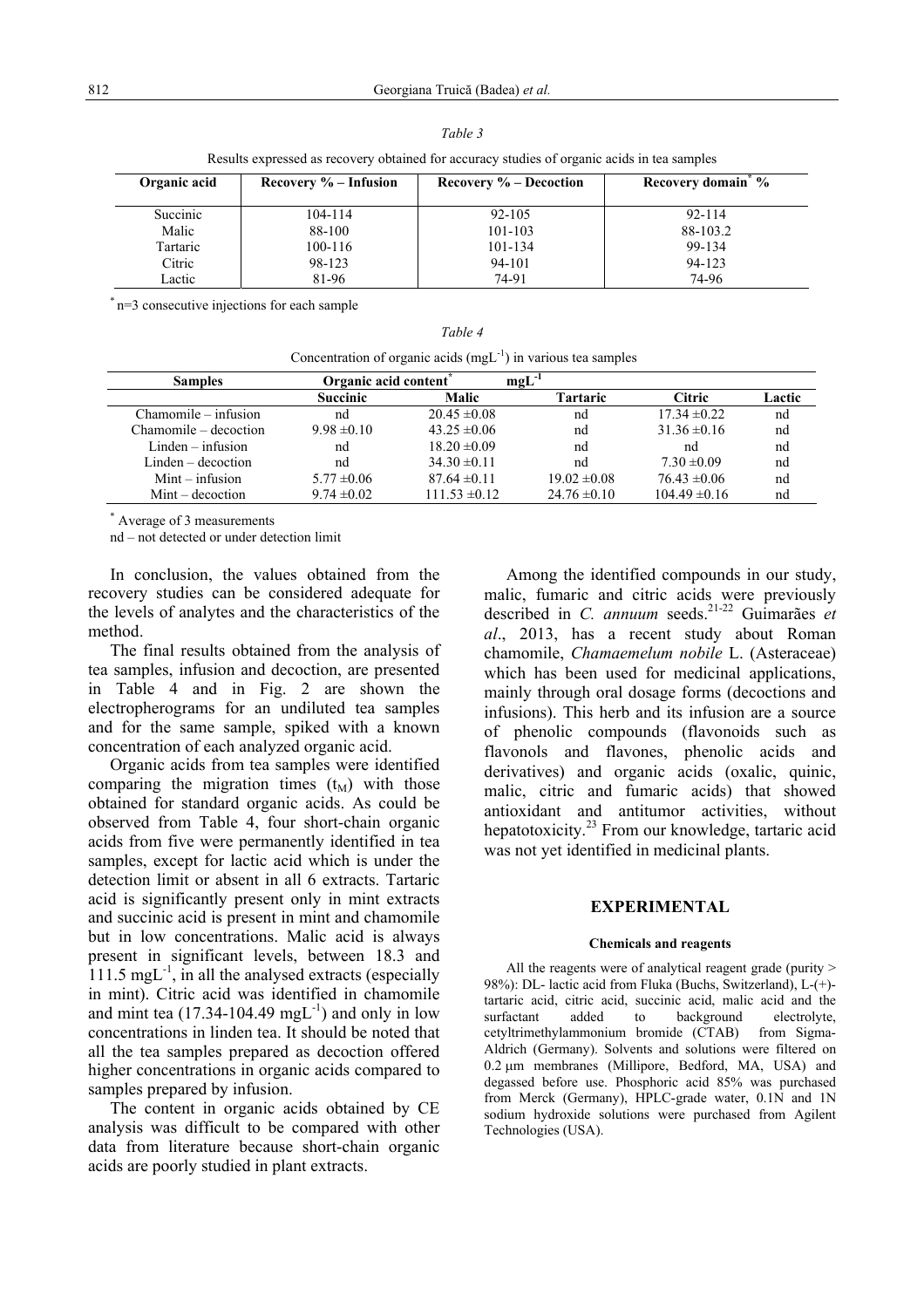

Fig. 2 – Electropherogram of a tea sample (mint, infusion) undiluted injected (A) and spiked with 25  $\mu$ gmL<sup>-1</sup> of malic, tartaric, succinic and citric acid, and respectively  $90.68 \mu$ gmL<sup>-1</sup> lactic acid (B).

#### **Preparation of stock solutions**, **calibration standards**, **and quality control samples**

Stock solutions for each standard were prepared at a concentration of 1 mgmL<sup>-1</sup> in water and stored at  $+4^{\circ}$ C. Working solutions were prepared daily by diluting the stock solutions in the concentration range between 25 and 250 ugmL<sup>-1</sup> for malic, tartaric, succinic and citric acids, and between 60.5 and 604.5 µgmL**-1** for lactic acid.

Three types of medicinal plants were analyzed, chamomile *(Matricaria recutita*, Asteraceae), linden (lime, *Tilia platyphyllos*, Tiliaceae) and mint (menthe, *Mentha piperita*, Lamiaceae). The samples of plants were obtained from different brands of medicinal teas available on the market.

The samples were prepared by extraction of organic acids from medicinal plants (infusion and decoction). For infusions, one tea bag (approx. 1g) of each plant category was minced in a mortar (homogenized), mixed with 200 mL hot distilled water  $(100^{\circ}$  C) and let to infuse for 5 minutes; when the solution was cold it was filtered through a 0.2 µm Millipore filter and injected undiluted in the instrument. Samples preparation of tea decoction form: the same amount of sample, 1 g (1 tea bag) from each category of medicinal plants was added over boiling water and boiled for 5 minutes, and then was left to cool, filtered and injected undiluted into the instrument.

### **Capillary electrophoresis**

Electrophoretic separation was carried out using an Agilent CE instrument with DAD detector and CE standard bare fused-silica capillary having 50 µm internal diameter and 72 cm effective length. Before use, the capillary was washed successively with basic solutions: 5 min with 1N NaOH, 5 min with 0.1 N NaOH followed by Ultra Pure Water 5 min and buffer 20 min.

After several attempts, the CE method selected by us belongs to reversed polarity CE category, $12$  and the conditions are described below. The applied voltage was -10 kV and the best UV detection was performed at 200 nm (direct detection). Sample injection was performed using the hydrodynamic mode 35 mbar/5 sec while the capillary was maintained at constant temperature of 25°C. The analyte migration time was found by injecting dilutions of the stock solutions of each compound. Organic acids were analyzed with 0.5M H3PO4 and 0.5 mM CTAB (pH=6.25), filtered on 0.2 µm membranes (Millipore, Bedford, MA, USA) and degassed before use. The organic acids order of elution was succinic, malic, tartaric, citric and lactic, and the analysis time of 15 minutes. The capillary was flushed between runs with 0.1M NaOH for 3 min, H2O for 3 min and the background electrolyte for 5 min.

#### **Validation**

After we establish the optimal conditions for the separation, the selectivity, linearity, precision, accuracy (recovery), limit of detection and limit of quantification were tested.

### **CONCLUSIONS**

The content in short-chain organic acids of medicinal herbs is important for their taste, flavour and therapeutic effects. Organic acids from three types of medicinal plants were analyzed,